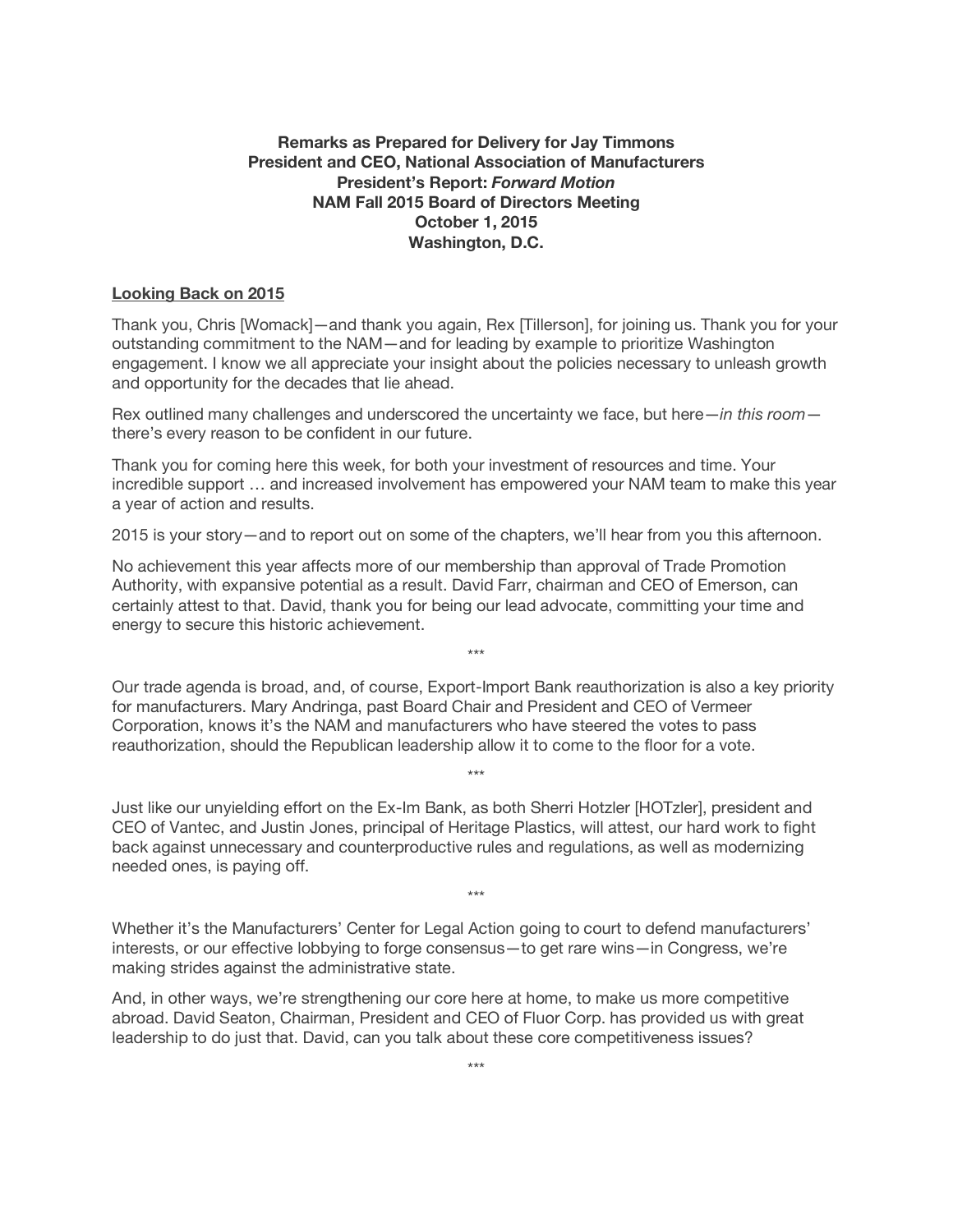Thanks, David. We can also be invigorated about the NAM's expanding influence on issues that impact—and will accelerate—digital manufacturing. In this work, we've been proud to partner with Fred Humphries, corporate vice president of Microsoft Corporation. And it's been a great partnership, Fred.

Thanks, Fred—and all of you. These are just some highlights—a sense of the direction in which we are heading and the results we are achieving.

\*\*\*

## **Forward Motion**

There's no doubt today that we are better than we were when we last met in March, when we came together in Washington last year. But we must act decisively now to seize the greater opportunities that await us.

When I stepped into my current role, my foremost goal was to challenge our team and our members to build an association that could do more than just preserve manufacturing in the United States. We wanted an association that could also promote and perpetuate manufacturing. And here's why.

There are four values that have always made manufacturing strong and also make our industry the envy of the world. The values of free enterprise … competitiveness … individual liberty … and equal opportunity.

They are the values we live by every day, and they are also what have made America an exceptional nation.

So that means our larger mission, as manufacturers, is to defend American exceptionalism. To keep America strong, we have to continue to advance our core values, those four pillars.

But in a changing world—in a changing Washington, D.C.—we can't succeed if we do things the ways they always been done. We have to keep evolving with the times.

That's why we laid out our 2020 Vision. To ensure the NAM is always at the cutting edge, both today and five years from now.

We have to be about more than traditional advocacy. We have to take on the new challenges—from primary politics to legal action. And we have to offer more products and services that directly add value to you and your companies.

That's what the 2020 Vision is about. While other associations may cling to an outdated model, the NAM is pioneering a new way forward in an era of rapid change.

Because we are driven by that higher calling: to do our part to defend American exceptionalism that powerful ideal that as a country, we are defined not only by our past, but also by our future.

Based on what we've done at the NAM, in even more difficult times, I know what we can do. So I'm asking you today to commit to putting our muscle, our clout and our resources all in — into the fight for the future of our country with only one result as an option: victory…victory for manufacturers…victory for all Americans.

Today and as we move forward, the NAM is doing more—and being tasked to do more for manufacturers…by all of you, by all of our members. That means that if your dues are under the goal line, we need you to hit the mark.

If you believe our issue campaigns and litigation are important, make the investment.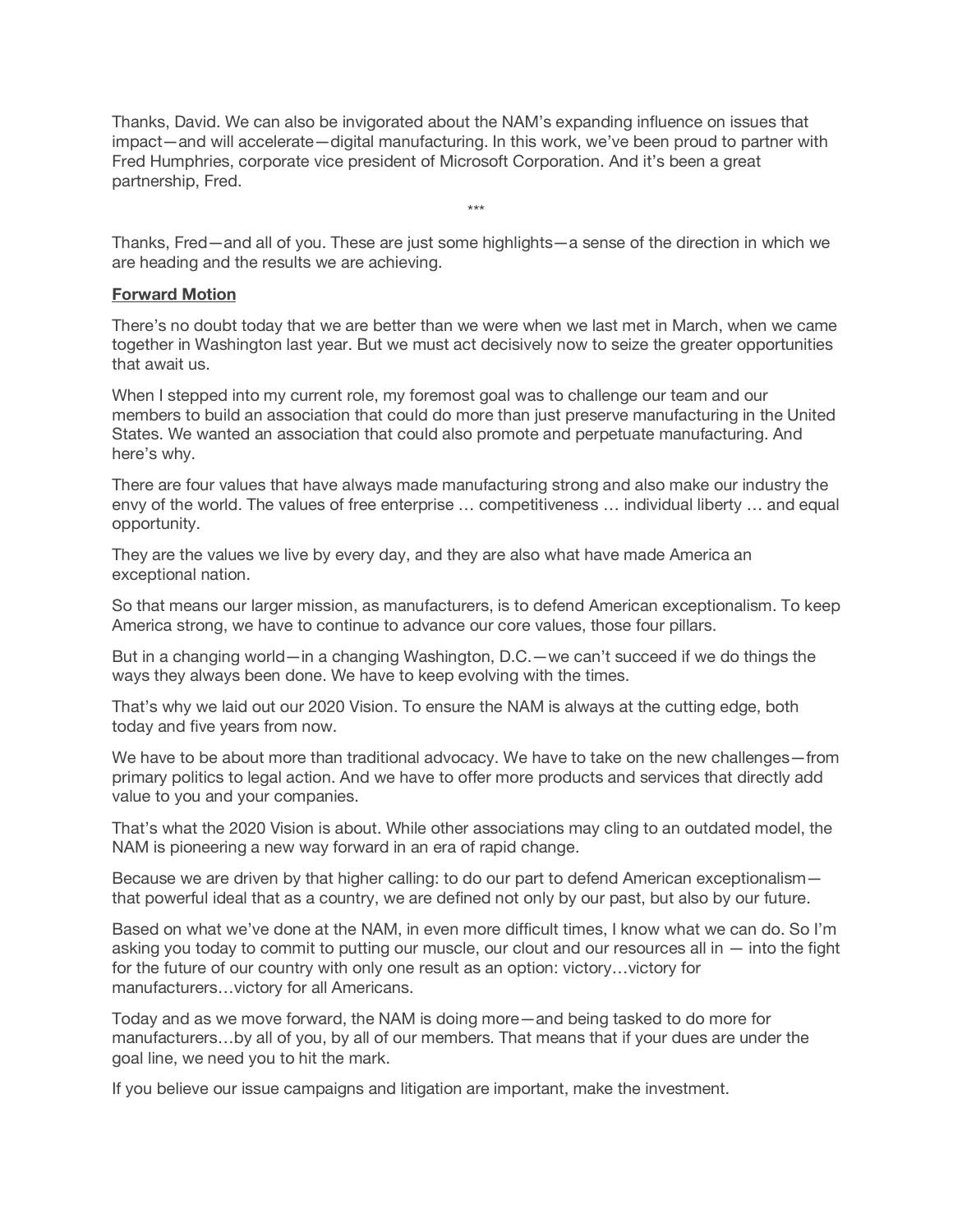If other manufacturing companies you know benefit from our work, but are not yet members, we need your help to help us identify them and bring them into membership.

I know these are not easy times, with pressure mounting to limit every expense, with continued demands on your time. But if a company looks at the NAM as optional, we need your help to explain to them that winning in Washington is anything but an option.

Ladies and gentlemen, so many of you are doing all this and so much more. Thank you. I know we're asking a lot of you, and, in return, I can tell you that everyone at the NAM is working all hours to carry us to success.

Here in the short term, the unfinished business of infrastructure funding, tax extenders, Ex-Im Bank reauthorization and the elimination of the Employer Benefits Tax, to name just a few legislative priorities, is well underway.

And long-term goals are coming into sight.

We're waging battle in the courts—to win—with the Manufacturers' Center for Legal Action—to get more immediate changes, and to reform the most expensive legal system in the world.

This summer, we rolled out our Restore Our Courts Initiative—to end the practice where plaintiffs' attorneys shop for a different venue in order to find ways to get more lenient judges or more sympathetic juries.

What often happens is that trial attorneys aim to try cases against out-of-state manufacturers in state courts rather than in federal courts where a more fair outcome may be possible. It's basically a rigging of the system—it's not right, and it yields uneven results that cost manufacturers dearly.

Restore Our Courts is important—and we need to expand our effort and finish the job.

While we're trying to change the system, we're also working within it to provide you with direct legal services to navigate it better.

The Manufacturers' Compliance Institute stands ready to help you with complex labor rules and employment issues, like the NLRB's "ambush elections" rule. Since the MCI's May startup, we've provided compliance assistance to 414 member companies and 558 individuals. That represents more than \$17 million in dues.

The Manufacturers Center for Legal Action has been financially supported by so many of you in this audience today – and I greatly appreciate it. The lawsuits and briefs filed by the Legal Center are funded by the critical support of our members—and there is no shortage of work to be done. I want to make sure that the NAM is positioned to take on the very worst of regulatory overreach in the courts. And we can only do that with the full financial support of manufacturers.

Now, I want to talk about something that is top of mind, whether we want it to be or not: the elections. This cycle is our moment. This is our time.

Just listen to any of the candidates for president and you'll hear them talk about the importance of manufacturing.

We're popular. Now we need to turn that popularity into policy that works for us. And the best way to show lawmakers that we mean business, is to increase our election activity in a smart way. There are a number of steps necessary to do this right—and to win.

First, we must make our priorities clear. We've shared our vision and goals with all of the presidential candidates already. Beyond that, the NAM is developing a manufacturing policy platform to distribute to all federal candidates, eventually leading to a comprehensive briefing book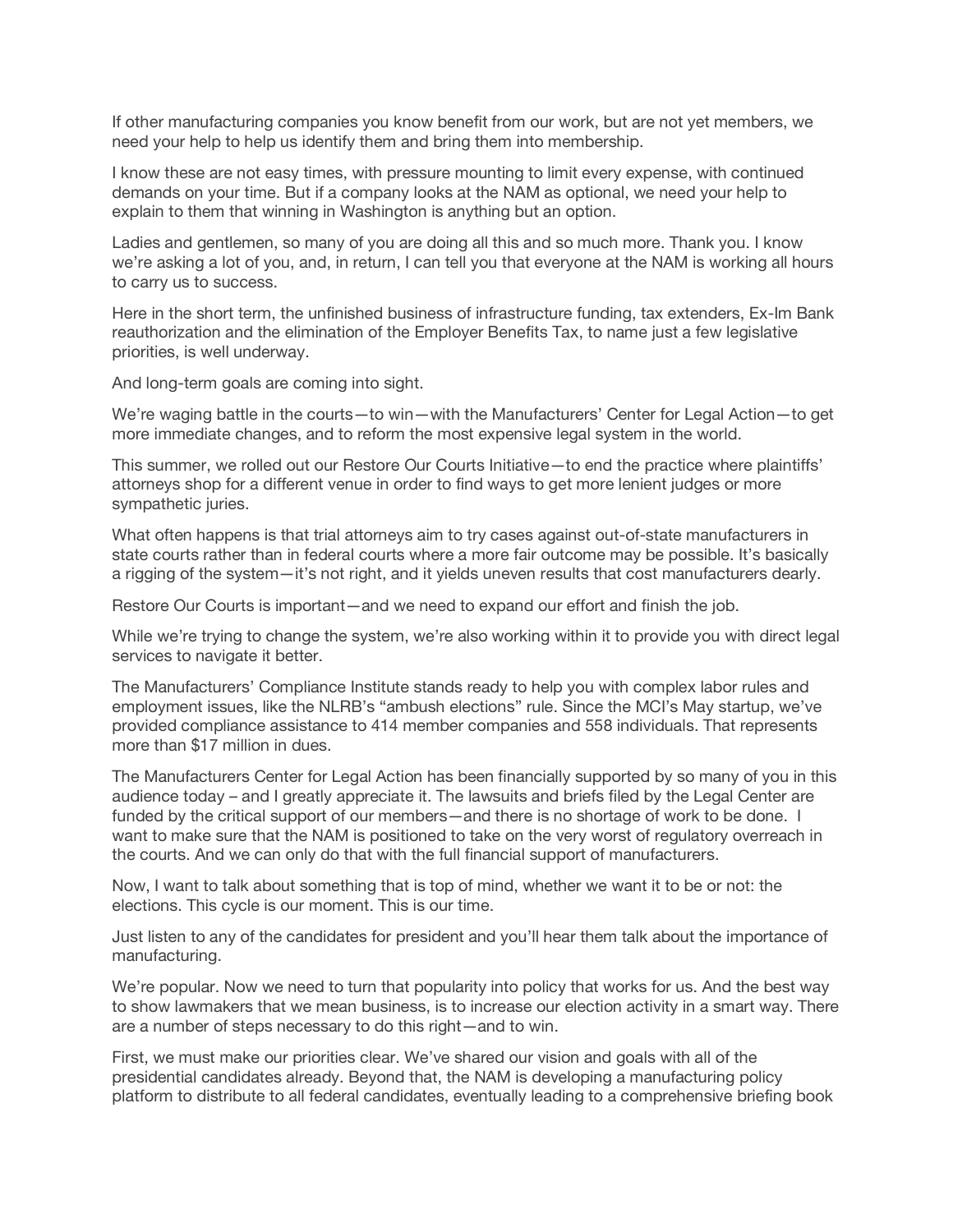for the transition of the next president, whoever he or she is. We'll publicly unveil this platform during the State of Manufacturing Tour in 2016.

Second, we must be a part of setting the terms of the policy debates—and we'll do that with our Presidential Candidates Forum on Manufacturing at Vermeer Corporation on November 2, and also with our State of Manufacturing Tour and with our presence at both political conventions.

Third, whether they are Republicans or Democrats, we need to rally behind candidates who embrace our priorities and who get things done—or who are capable of getting things done—in Washington.

We cannot sit on the sidelines in primaries, when good candidates with viable paths to victory are on the ballot. We need to invest early—to help the right candidates succeed and to be an integral part of the nominee selection process. Sure, we need to continue engagement in the general election—but, by then, it's often too late. We can't afford to wait anymore.

Fourth, there are several candidates who do not support manufacturers. We don't want these lawmakers in Congress. We will hold them accountable and, if necessary, seek out challengers who will stand with us – be it in primaries or general elections.

Fifth, we have to do a better job of coordinating the business community's political giving and deploying our finite resources more effectively.

For manufacturers, that means utilizing the NAM-PAC to help maximize the impact of our political contributions. Please contact Ned Monroe if you're investing in this election. Especially if you don't have your own company PAC, it's a great way to get involved.

More broadly, the NAM needs to lead, and expand, the responsible business community's strength in elections. There are too many organizations attacking us today that present false metrics and obstruct policies that will grow the economy. They do this all in the name of ideological purity and with purely partisan motives. I don't need to name them. You know which ones they are. But let's be clear about something: We are the antidote to the poison that is infecting our political process.

We are going to press, leverage our credibility to force the consolidation of the business community's political programs—to make them more efficient and more effective. And yes, to win.

And that's why we're creating new partnerships, such as the America Votes Business Coalition—to take our work to the next level.

Finally, we win, by educating voters and getting out the vote.

A summer NAM poll of manufacturing employees was quite revealing. Among the key findings:

- Only 17 percent of manufacturing employees received information about candidates or the importance of voting from their employer in the last election.
- A majority of employees want nonpartisan get-out-the-vote reminders.
- And when they do get information, 62 percent of manufacturing employees said the information helped them decide which candidate to vote for.
- 74 percent said that agreeing with a candidate on issue positions is more important than being able to relate to a candidate.

So there's hope, ladies and gentlemen. We just need to inform, to involve …and to inspire.

\*\*\*

Ladies and gentlemen, what's at stake today is American Exceptionalism itself.